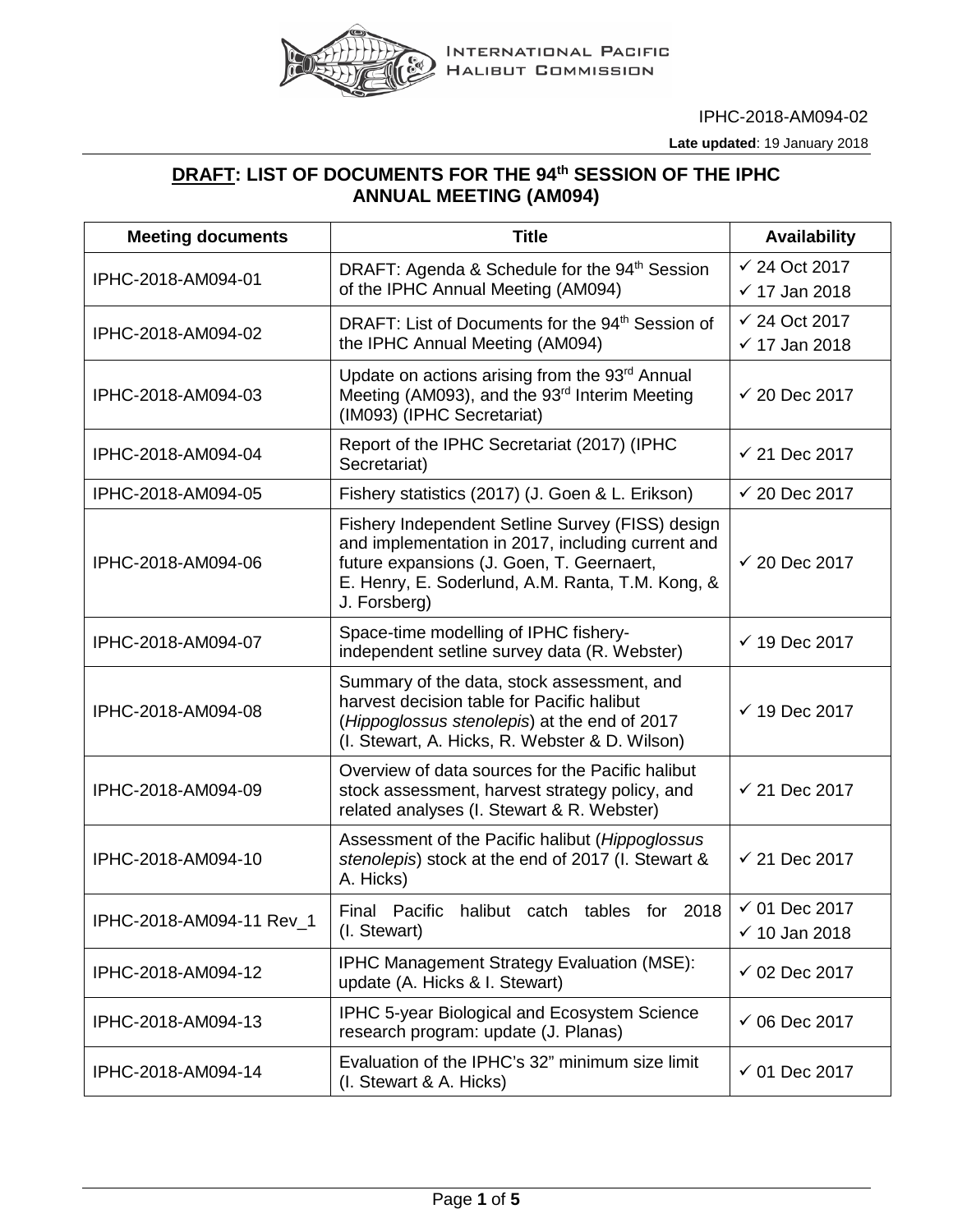| IPHC-2018-AM094-15                           | Update on progress regarding the implementation<br>of the 1 <sup>st</sup> IPHC Performance Review<br>recommendations (S. Keith & D. Wilson)                                                                          | $\checkmark$ 01 Dec 2017                             |  |
|----------------------------------------------|----------------------------------------------------------------------------------------------------------------------------------------------------------------------------------------------------------------------|------------------------------------------------------|--|
| IPHC-2018-AM094-16                           | 2 <sup>nd</sup> IPHC Performance Review: Update<br>(D. Wilson)                                                                                                                                                       | $\checkmark$ 01 Dec 2017                             |  |
| IPHC-2018-AM094-17                           | Financial Statement for FY2017 (M. Larsen)                                                                                                                                                                           | $\checkmark$ 04 Jan 2018                             |  |
| IPHC-2018-AM094-18                           | Independent auditor's reports (FY2016 & FY2017)<br>(M. Larsen)                                                                                                                                                       | $\checkmark$ 19 Jan 2018                             |  |
| IPHC-2018-AM094-19                           | Handling of the annual budget carryover<br>(M. Larsen & D. Wilson)                                                                                                                                                   | $\checkmark$ 20 Dec 2017                             |  |
| IPHC-2018-AM094-20                           | Budget estimates for FY2018 and 2019 (for<br>approval) and tentatively for 2020 (M. Larsen)                                                                                                                          | $\checkmark$ 05 Jan 2018                             |  |
| IPHC-2018-AM094-21                           | Amendment of the IPHC Financial Regulations<br>(2014) (M. Larsen, S. Keith & D. Wilson)                                                                                                                              | $\checkmark$ 21 Dec 2017                             |  |
| IPHC-2018-AM094-22                           | IPHC meetings calendar (2018-20) (IPHC<br>Secretariat)                                                                                                                                                               | $\checkmark$ 12 Dec 2017                             |  |
| IPHC-2018-AM094-23                           | Implementation notes: 2018 Regulatory proposals<br>(IPHC Secretariat)                                                                                                                                                | $\checkmark$ 23 Dec 2017                             |  |
| <b>Contracting Party (by agency) reports</b> |                                                                                                                                                                                                                      |                                                      |  |
| IPHC-2018-AM094-AR01                         | Pacific Fishery Management Council (PFMC)<br>update                                                                                                                                                                  | $\checkmark$ 12 Dec 2017                             |  |
| IPHC-2018-AM094-AR02                         | NMFS Report: Report on the 2017 Pacific halibut<br>fisheries in Area 2a                                                                                                                                              | $\checkmark$ 22 Dec 2017                             |  |
| IPHC-2018-AM094-AR03                         | U.S. Coast Guard enforcement Report (IPHC<br>Areas 2A, 2C, 3A, 3B, 4A, 4B, 4C, 4D and 4E) to<br>the International Pacific Halibut Commission (11 <sup>th</sup> ,<br>13 <sup>th</sup> and 17 <sup>th</sup> Districts) | $\checkmark$ 28 Dec 2017                             |  |
| IPHC-2018-AM094-AR04                         | NOAA-NMFS Office of Law Enforcement (OLE)<br>West coast enforcement division report to the<br><b>International Pacific Halibut Commission</b>                                                                        | $\checkmark$ 02 Jan 2018                             |  |
| IPHC-2018-AM094-AR05<br>Rev_1                | Washington Department of Fish and Wildlife<br>(WDFW): Summary of Washington Pacific Halibut<br>Fisheries Management in 2017                                                                                          | $\checkmark$ 21 Dec 2017<br>$\checkmark$ 27 Dec 2017 |  |
| IPHC-2018-AM094-AR06<br>Rev_1                | Oregon Department of Fish and Wildlife (ODFW):<br>Report on the 2017 Oregon Recreational and<br><b>Commercial Pacific Halibut Fisheries</b>                                                                          | $\checkmark$ 22 Dec 2017<br>$\times$ 04 Jan 2018     |  |
| IPHC-2018-AM094-AR07                         | Oregon State Police Halibut Enforcement<br>Summary                                                                                                                                                                   | $\checkmark$ 11 Dec 2017                             |  |
| IPHC-2018-AM094-AR08                         | California Department of Fish and Wildlife<br>(CDFW): Report to the International Pacific<br>Halibut Commission on 2017 California Fisheries                                                                         | $\checkmark$ 22 Dec 2017                             |  |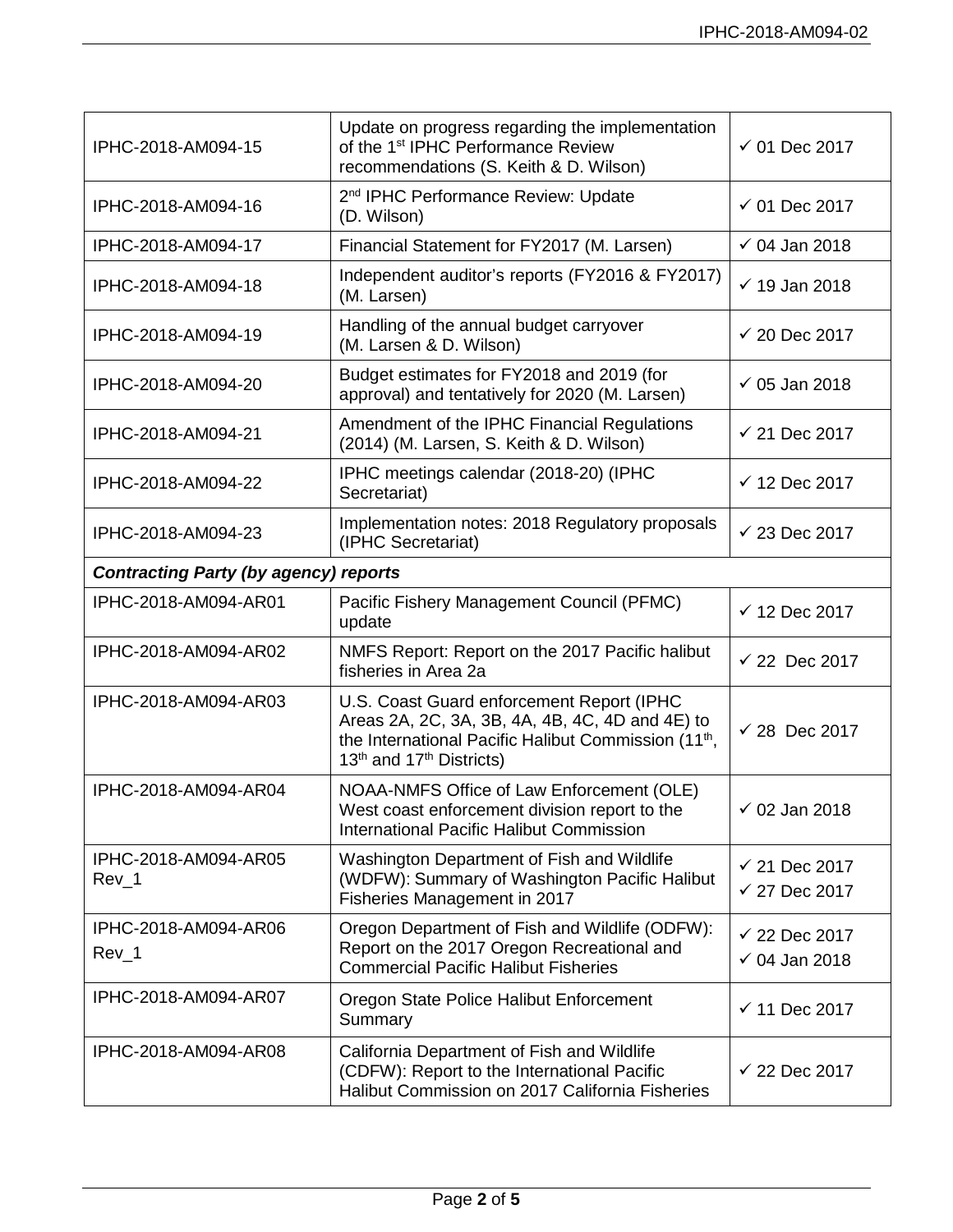| IPHC-2018-AM094-AR09                                        | Fisheries and Oceans Canada 2017: IPHC<br><b>Annual Report</b>                                                                                      | $\checkmark$ 20 Dec 2017                             |  |
|-------------------------------------------------------------|-----------------------------------------------------------------------------------------------------------------------------------------------------|------------------------------------------------------|--|
| IPHC-2018-AM094-AR10<br>Rev_1                               | 2017 Canadian Recreational Fishery Halibut<br><b>Catch Report</b>                                                                                   | $\checkmark$ 20 Dec 2017<br>$\checkmark$ 11 Jan 2018 |  |
| IPHC-2018-AM094-AR11                                        | Canadian report to the International Pacific<br>Halibut Commission on 2017 halibut fishery<br>enforcement activities                                | $\checkmark$ 20 Dec 2017                             |  |
| IPHC-2018-AM094-AR12                                        | North Pacific Fishery Management Council<br>(NPFMC): Annual management letter                                                                       | $\checkmark$ 21 Dec 2017                             |  |
| IPHC-2018-AM094-AR13                                        | Annual Report to the International Pacific Halibut<br>Commission from the Alaska Region, National<br><b>Marine Fisheries Service</b>                | $\checkmark$ 08 Jan 2018                             |  |
| IPHC-2018-AM094-AR14                                        | Alaska Department of Fish and Game (ADFG)<br><b>Recreation Report</b>                                                                               | $\checkmark$ 20 Oct 2017                             |  |
| IPHC-2018-AM094-AR15                                        | Alaska Department of Fish and Game (ADFG)<br><b>Subsistence Report</b>                                                                              | $\checkmark$ 20 Dec 2017                             |  |
| IPHC-2018-AM094-AR16                                        | <b>NOAA Fisheries Office of Law Enforcement</b><br>(OLE): Alaska enforcement division report to the<br>International Pacific Halibut Commission     | $\checkmark$ 09 Jan 2018                             |  |
| IPHC-2018-AM094-AR17                                        | Alaska State Troopers Department of Public<br>Safety Division of Alaska Wildlife Troopers Report<br>to the International Pacific Halibut Commission | Withdrawn                                            |  |
| <b>Regulatory proposals for 2018</b>                        |                                                                                                                                                     |                                                      |  |
|                                                             | <b>IPHC Secretariat regulatory proposals for 2018</b>                                                                                               |                                                      |  |
| IPHC-2018-AM094-PropA1                                      | IPHC Closed Area (Sect. 10) (IPHC Secretariat)                                                                                                      | $\checkmark$ 19 Dec 2017                             |  |
| IPHC-2018-AM094-PropA2                                      | Fishing Periods (Sect. 8) (IPHC Secretariat)                                                                                                        | $\checkmark$ 01 Dec 2017                             |  |
| IPHC-2018-AM094-PropA3                                      | Vessel Monitoring System requirement for IPHC<br>Regulatory Area 4 clearances (Sect. 15) (IPHC<br>Secretariat)                                      | $\checkmark$ 01 Dec 2017                             |  |
| IPHC-2018-AM094-PropA4                                      | <b>IPHC Fishery Regulations: minor amendments</b><br>(IPHC Secretariat)                                                                             | $\checkmark$ 01 Dec 2017                             |  |
| IPHC-2018-AM094-PropA5                                      | Discussion paper: Frozen-at-sea exemption for<br>head-on requirement (Sect. 13) (IPHC<br>Secretariat)                                               | $\checkmark$ 01 Dec 2017                             |  |
| Contracting Party (by agency) regulatory proposals for 2018 |                                                                                                                                                     |                                                      |  |
| IPHC-2018-AM094-PropB1<br>$Rev_1$                           | Leasing IFG to CDQ groups in IPHC Regulatory<br>Area 4 (U.S.A. - NOAA-Fisheries)                                                                    | $\sqrt{23}$ Dec 2017                                 |  |
| IPHC-2018-AM094-PropB2                                      | Clarify sport fishing regulations in Regulatory<br>Areas 2C and 3A (U.S.A. - NOAA-Fisheries)                                                        | $\checkmark$ 01 Dec 2017                             |  |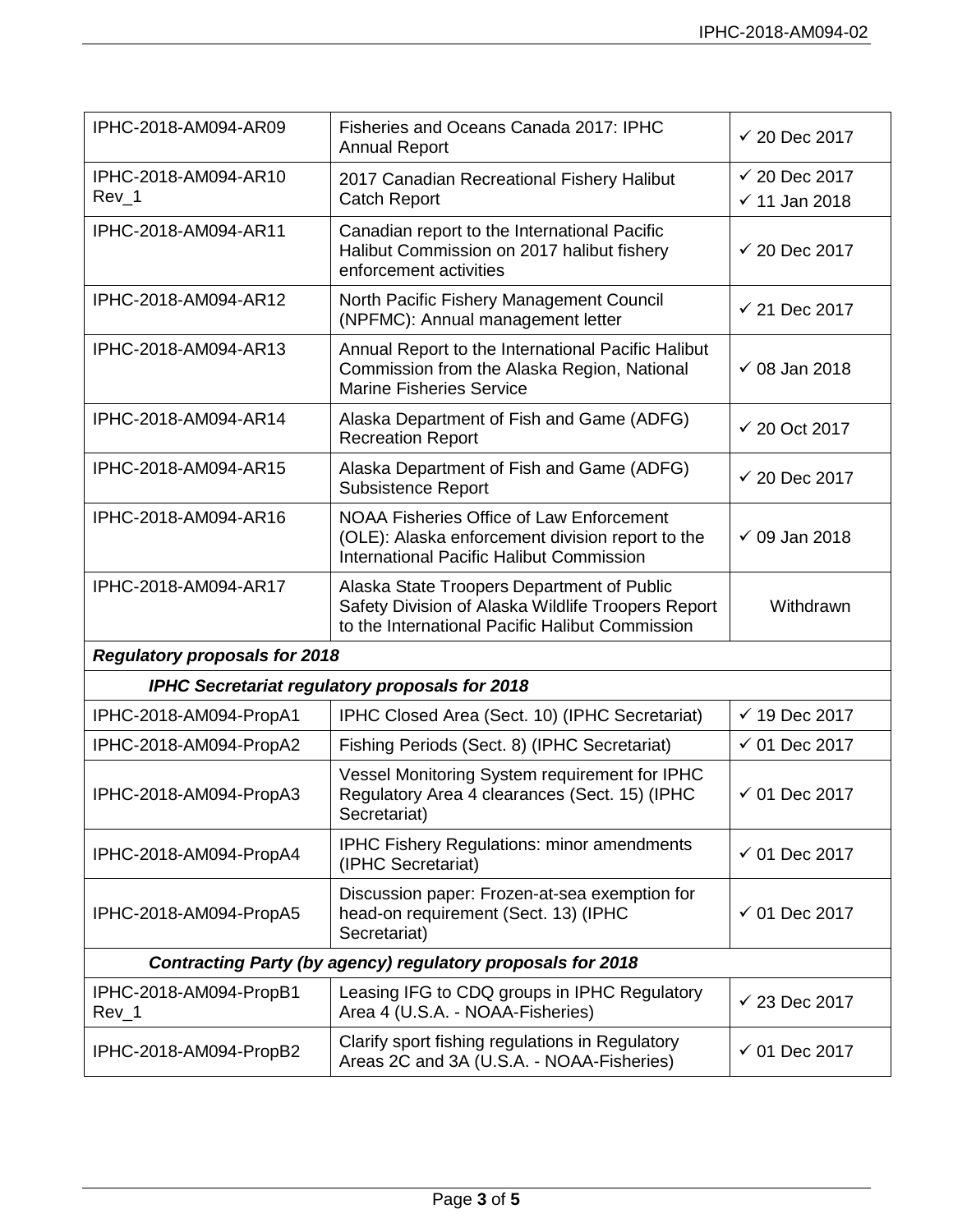| IPHC-2018-AM094-PropB3                          | Clarify head-on requirement in Alaska<br>Commercial Fisheries (U.S.A. - NOAA-Fisheries)          | $\checkmark$ 01 Dec 2017  |  |
|-------------------------------------------------|--------------------------------------------------------------------------------------------------|---------------------------|--|
| Other Stakeholder regulatory proposals for 2018 |                                                                                                  |                           |  |
| IPHC-2018-AM094-PropC1                          | Catch limit proposals (Sect. 11) (Various)                                                       | $\checkmark$ 1 Dec 2017   |  |
| IPHC-2018-AM094-PropC2                          | Preserving catch on private live-aboard vessels<br>(A. Cooper)                                   | $\checkmark$ 16 Aug 2017  |  |
| IPHC-2018-AM094-PropC3                          | For unguided sport fishing (P. Phillips)                                                         | $\checkmark$ 14 Sept 2017 |  |
| IPHC-2018-AM094-PropC4                          | Sport Fishing for Halibut - Cleaning Regulations<br>(S. Riehemann)                               | $\checkmark$ 22 Sept 2017 |  |
| IPHC-2018-AM094-PropC5                          | Elimination of skin-on regulation (J. Shirk)                                                     | $\checkmark$ 16 Oct 2017  |  |
| IPHC-2018-AM094-PropC6                          | Live-aboard processing exemption (D. Robertson)                                                  | $\checkmark$ 17 Oct 2017  |  |
| IPHC-2018-AM094-PropC7                          | Eliminate the requirement for a CHP<br>(S. Riehemann)                                            | $\checkmark$ 20 Oct 2017  |  |
| IPHC-2018-AM094-PropC8                          | Allow shellfish pots on board (ALFA)                                                             | $\checkmark$ 23 Oct 2017  |  |
| IPHC-2018-AM094-PropC9                          | Processing halibut greater than four filets<br>(M. Cowart)                                       | $\checkmark$ 24 Oct 2017  |  |
| IPHC-2018-AM094-PropC10                         | Halibut length measurement method (R. Yamada)                                                    | $\checkmark$ 26 Oct 2017  |  |
| IPHC-2018-AM094-PropC11                         | Long term storage aboard pleasure vessels<br>(L. Thompson)                                       | $\checkmark$ 26 Oct 2017  |  |
| IPHC-2018-AM094-PropC12                         | Long term storage on cruising vessels<br>(W. Cornell)                                            | $\checkmark$ 26 Oct 2017  |  |
| IPHC-2018-AM094-PropC13                         | Halibut in Bering Sea pots (J. Kauffman)                                                         | ✔ 27 Oct 2017             |  |
| IPHC-2018-AM094-PropC14                         | <b>Status Quo Harvest Measures for Guided Anglers</b><br>in Area 3A (R. Yamada)                  | ✔ 27 Oct 2017             |  |
| IPHC-2018-AM094-PropC15                         | Trawler Halibut Bycatch Tender boat program<br>(J. Kearns)                                       | $\checkmark$ 22 Dec 2017  |  |
| IPHC-2018-AM094-PropC16                         | Reduce daily bag limit for all anglers in Area 2C<br>and 3A in times of low abundance (M. Grove) | $\checkmark$ 23 Dec 2017  |  |
| IPHC-2018-AM094-PropC17                         | Recreational sportsfishing only allocation<br>(J. Kearns)                                        | $\checkmark$ 22 Dec 2017  |  |
| Reports from IPHC subsidiary bodies (2017/18)   |                                                                                                  |                           |  |
| IPHC-2017-SRB10-R                               | Report of the 10 <sup>th</sup> Session of the IPHC Scientific<br>Review Board (SRB10)            | $\checkmark$ 4 July 2017  |  |
| IPHC-2017-SRB11-R                               | Report of the 11 <sup>th</sup> Session of the IPHC Scientific<br>Review Board (SRB11)            | $\checkmark$ 29 Sept 2017 |  |
| IPHC-2017-MSAB09-R                              | Report of the 9 <sup>th</sup> Session of the IPHC<br>Management Strategy Advisory Board (MSAB09) | $\checkmark$ 22 May 2017  |  |